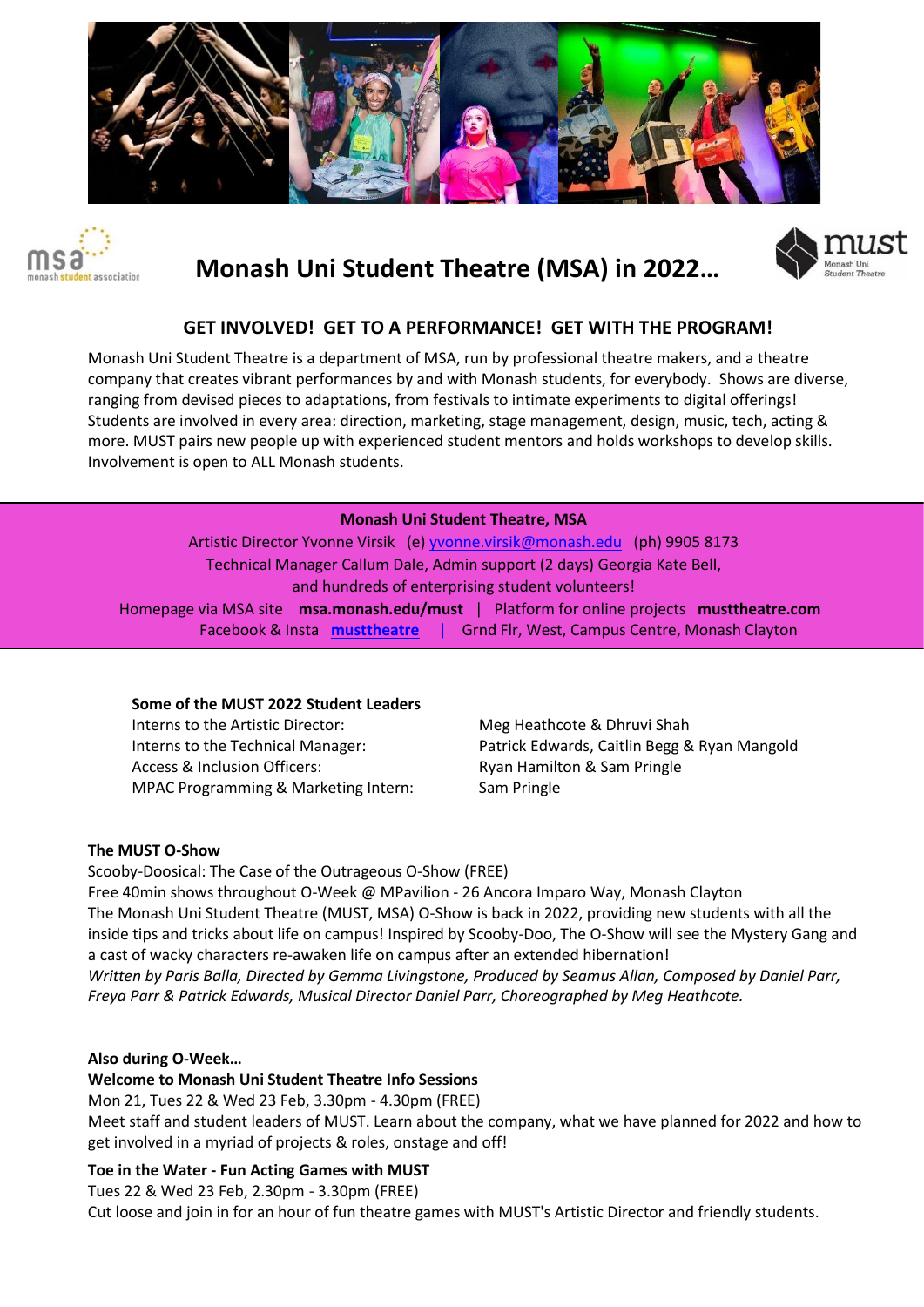# **Semester One**

#### **The MUST Season Launch Party**

Thursday 3rd March 6pm till late at MPavilion Theme: Royalty: from Versailles to Lil Nas X. Meet our innovative creatives, experience entertainment from talented students, engage with new and old community members and hear about our plans, all at a great party! *Produced by Ryan Hamilton, Amanda Dhammanarachci and designed by Geo Valentine*

#### **Asynchrony, An Interactive Minecraft Performance Experience**

MUST & Sequence Break Productions - Adelaide Fringe Festival, online 2 - 19 March | Bookings via asynchronyshow.com/tickets MUST's video game crossover event is back! Asynchrony is an online digital experience where actors and participants play multiplayer \*Minecraft together in a handcrafted multiplayer world whilst voice connected to a cast of mysterious and quirky characters. *Creative Director Freya Solnordal, Assistant CD Gemma Livingstone. \*Not an official Minecraft product. Not approved by or associated with Mojang.* 



#### **Sunrise – Rushes**

15-minute slow motion film shoots, using a series of fun activations to shake off the cobwebs. 15 - 18 March. Part of Project Sunrise; a series of free, artist-led experiences to help the Monash community process, celebrate, and move on from the past couple of years. *Email [project-sunrise@monash.edu](mailto:project-sunrise@monash.edu)*

*MUST is a collaborator on Sunrise with Presenter / Producer Monash University Performing Arts Centres* 



#### **HOME & other mysteries.**

March 31 - April 9 in The MUST Space

Three different MUST playwrights have collaborated to create three unique stories of family, connection and finding your home. Combining energetic choreography with a beat-driven soundscape, HOME is a heartwarming snapshot of young Australians on the brink of change.

*Written by Georgina Bright, Paris Balla & Callum Robertson, Directed by Georgia Kate Bell*



#### **The Imposter / Tartuffe adapted from Moliere**

May 19 – 28 in The MUST Space After Moliere - adapted by the cast & crew A hilarious, bold take on hypocrisy and performed gender roles. French farce at its finest; Sex, lies and rocking the boat. A high camp dragged-out production! *Directed by exMUSTer and guest professional director Celeste Cody*

**David Finnigan's** *Kill Climate Deniers* **- a raucous black comedy**  The Alexander Theatre, 48 Exhibition Walk, Monash CLAYTON Thurs May 5 & Fri May 6, 7.30pm | Sat May 7, 2pm & 7.30pm *Bookings via: [msa.monash.edu/kcd](http://msa.monash.edu/kcd?fbclid=IwAR2ExcaHSrvRtggrmnjRsLEb-ltf2kZ2ePCilhPchm2_dB1i-9eGDEmZRq0)*

As Fleetwood Mac take to the stage in our nation's capital, armed ecoterrorists storm the building and take the government hostage, threatening to kill them unless Australia ends climate change. Tonight! *Directed by MUST Artistic Director Yvonne Virsik. Proudly presented in collaboration with Monash University Performing Arts Centres (MPAC)*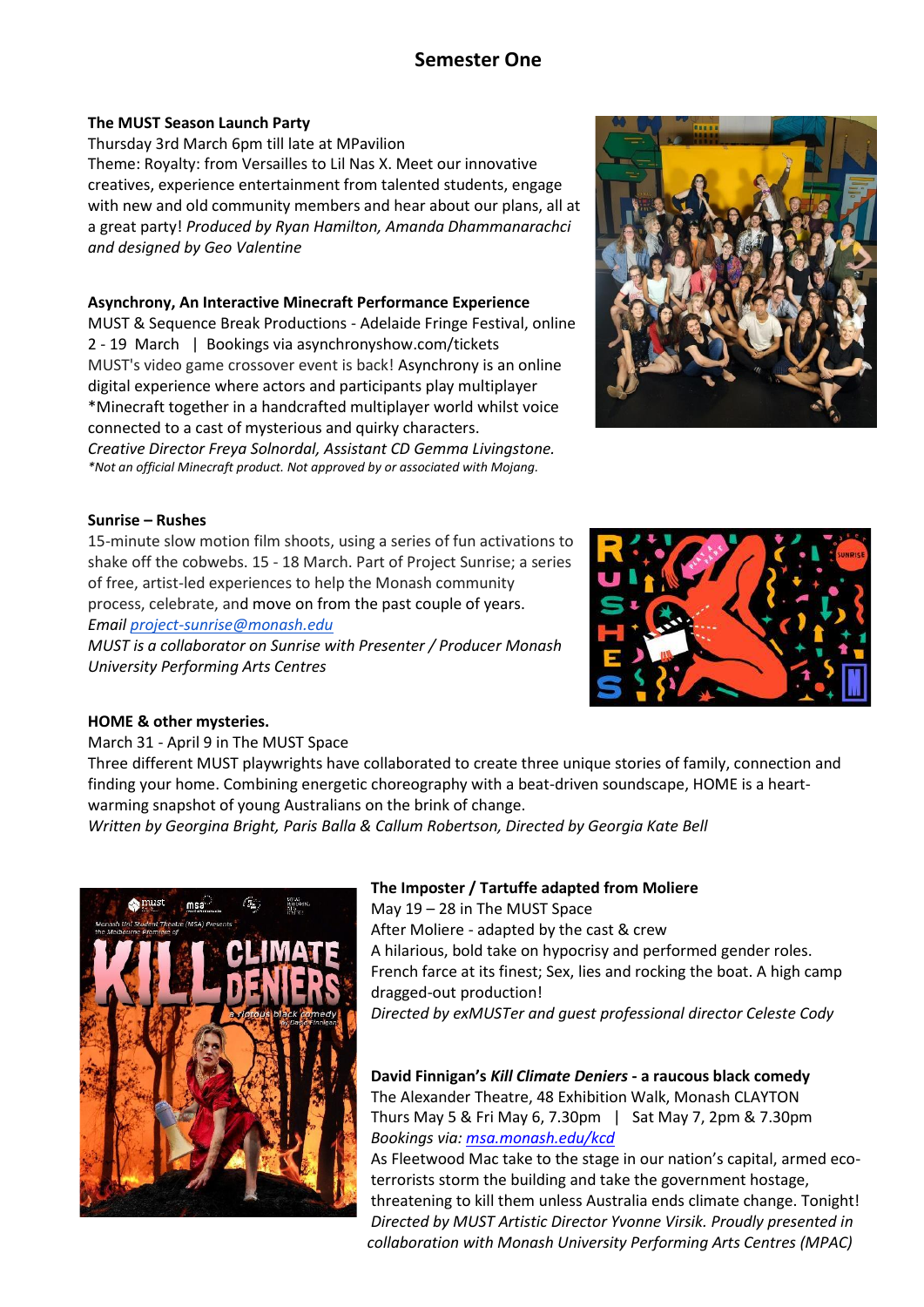#### **The MUST Beginners & International Student Performance Program**

Tuesday nights across semesters, starting week 3. A program of free, fun, accessible performance workshops designed to build confidence, selfexpression & performance skills and to inspire new voices - culminating in public performances in September!

*Tutor & director Stephanie Dimitriou, Program Assistants Dhruvi Shah & Ruby Mattingley* 

#### **Musical Soiree of Singers**

Friday June 3rd, in The MUST Space A fun and low stakes night of singing where people, as soloists or in groups can get the chance to sing to a crowd. *Curated by Gemma Livingstone & Freya Solnordal*

## **Semester Two**

#### **Sunrise Big Band and Shadow Show**

Saturday 13 August evening – on the Matheson and MPAC Forecourt A massive, colourful night-time parade and public performance involving hundreds of students, with a huge improvisation band and projected shadow puppetry. *Led by Dark Mofo artist Ian Pidd.*  Part of [Project Sunrise;](https://www.monash.edu/students/campus-life/project-sunrise) a series of free, artist-led experiences to help the Monash community process, celebrate, and move on from the past couple of years. *Emai[l project-sunrise@monash.edu](mailto:project-sunrise@monash.edu) to take part. MUST is a collaborator on Sunrise with Presenter / Producer Monash University Performing Arts Centres* 

#### **The MUST Cabaret Festival – MUST CabFest**

in The MUST Space August 31 – September 10 A diverse, two-week festival filled with dynamic performances of music, comedy, circus, drag, magic and more. *EOIs for artists are open now until July 31, email CabFest Co Curators Annabelle Wemyss & Latchie vi[a mustcabfest@gmail.com](mailto:mustcabfest@gmail.com) Tech Manager is Ryan Mangold*

#### **The Wolves by Sarah DeLappe**

September 15 – 24 in The MUST Space Left quad. Right quad. Lunge. A girls indoor soccer team warms up. From the safety of their suburban stretch circle, the team navigates big questions and wages tiny battles with the gusto of a pack of adolescent warriors. *Directed by Chelsea Jones, Assistant Directed by Sam Pringle, Produced by Meg Heathcote*

#### **The MUST Beginners and International Student Program Performance Showcase**

In The MUST Space September 29 – October 1 *Directed by Stephanie Dimitriou, Assisted by Ruby Mattingley & Dhruvi Shah*

#### **Into the Woods, The Musical**

Music and Lyrics by Stephen Sondheim, Book by James Lapine

6 - 15 October in The MUST Space

A Baker and his wife wish to have a child, Cinderella wishes to attend the King's Festival, and Jack wishes his cow would give milk. When the Baker and his wife learn that they cannot have a child because of a Witch's curse, the two set off on a journey to break the curse. Finally musical theatre comes back to MUST with one of Sondheim and Lapine's most beloved shows!

*Directed by Emily Keagan, Assistant Directed by Lucas Rindt, Musical Direction by Pat Edwards, Vocal Direction by Lachie Trappett, Produced by Jemma Law.*